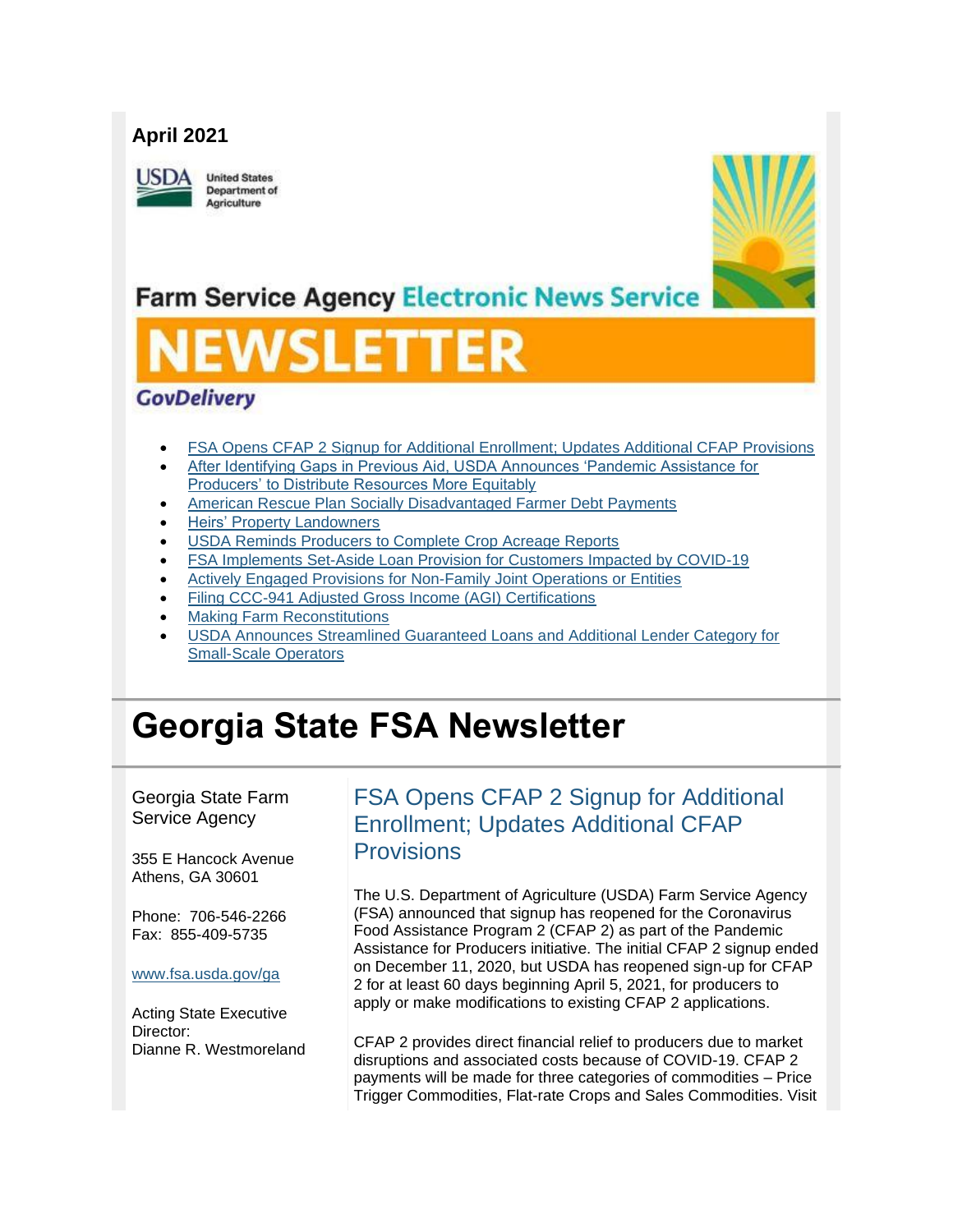State Committee: Kevin Cobb L.G. (Bo) Herndon, Jr. Allen Poole Meredith McNair Rogers Donnie Smith

Administrative Officer: Dianne R. Westmoreland

Farm Loan Chief: Robert Tyson

Farm Programs Chief: Brett Martin

Public Affairs/Outreach: Neal Leonard

To find contact information for your local office go to [www.fsa.usda.gov/ga](http://www.fsa.usda.gov/ga)

[farmers.gov/cfap/commodities](https://www.farmers.gov/cfap2/commodities?utm_medium=email&utm_source=govdelivery) for a full list of eligible commodities for each category.

Price Trigger Commodities Price trigger commodities are major commodities that meet a minimum 5-percent price decline over a specified period of time. Eligible price trigger crops include barley, corn, sorghum, soybeans, sunflowers, upland cotton, and all classes of wheat. Payments will be based on 2020 planted acres of the crop, excluding prevented planting and experimental acres.

For broilers and eggs, payments will be based on 75 percent of the producers' 2019 production.

Dairy (cow's milk) payments will be based on actual milk production from April 1 to August 31, 2020. The milk production for September 1, 2020, to December 31, 2020, will be estimated by FSA.

Eligible beef cattle, hogs and pigs, and lambs and sheep payments will be based on the maximum owned inventory of eligible livestock, excluding breeding stock, on a date selected by the producer, between April 16, 2020, and Aug. 31, 2020.

Flat-rate Crops Crops that either do not meet the 5-percent price decline trigger or do not have data available to calculate a price change will have payments calculated based on eligible 2020 acres multiplied by \$15 per acre. These crops include alfalfa, extra long staple (ELS) cotton, oats, peanuts, rice, hemp, millet, mustard, safflower, sesame, triticale, rapeseed, and several others.

Sales Commodities include specialty crops; aquaculture; nursery crops and floriculture; other commodities not included in the price trigger and flat-rate categories, turfgrass sod; pullets; goat milk; mink (including pelts); mohair; wool; and other livestock (excluding breeding stock), not included under the price trigger category that were grown for food, fiber, fur, or feathers. Payment calculations will use a sales-based approach, where producers are paid based on five payment gradations associated with their 2019 sales, and crop insurance indemnities, Noninsured Crop Disaster Assistance Program (NAP), and Wildfire and Hurricane Indemnity Program Plus (WHIP+) payments for crop year 2019.

Applying for CFAP 2

Visit [farmers.gov/cfap](https://www.farmers.gov/pandemic-assistance/cfap?utm_medium=email&utm_source=govdelivery) for details on all eligible commodities, producer eligibility, payment limitations and structure and additional program resources.

Producers have multiple options to apply for CFAP 2, including through an online application portal and by working directly with the FSA office. Customers seeking one-on-one support with the CFAP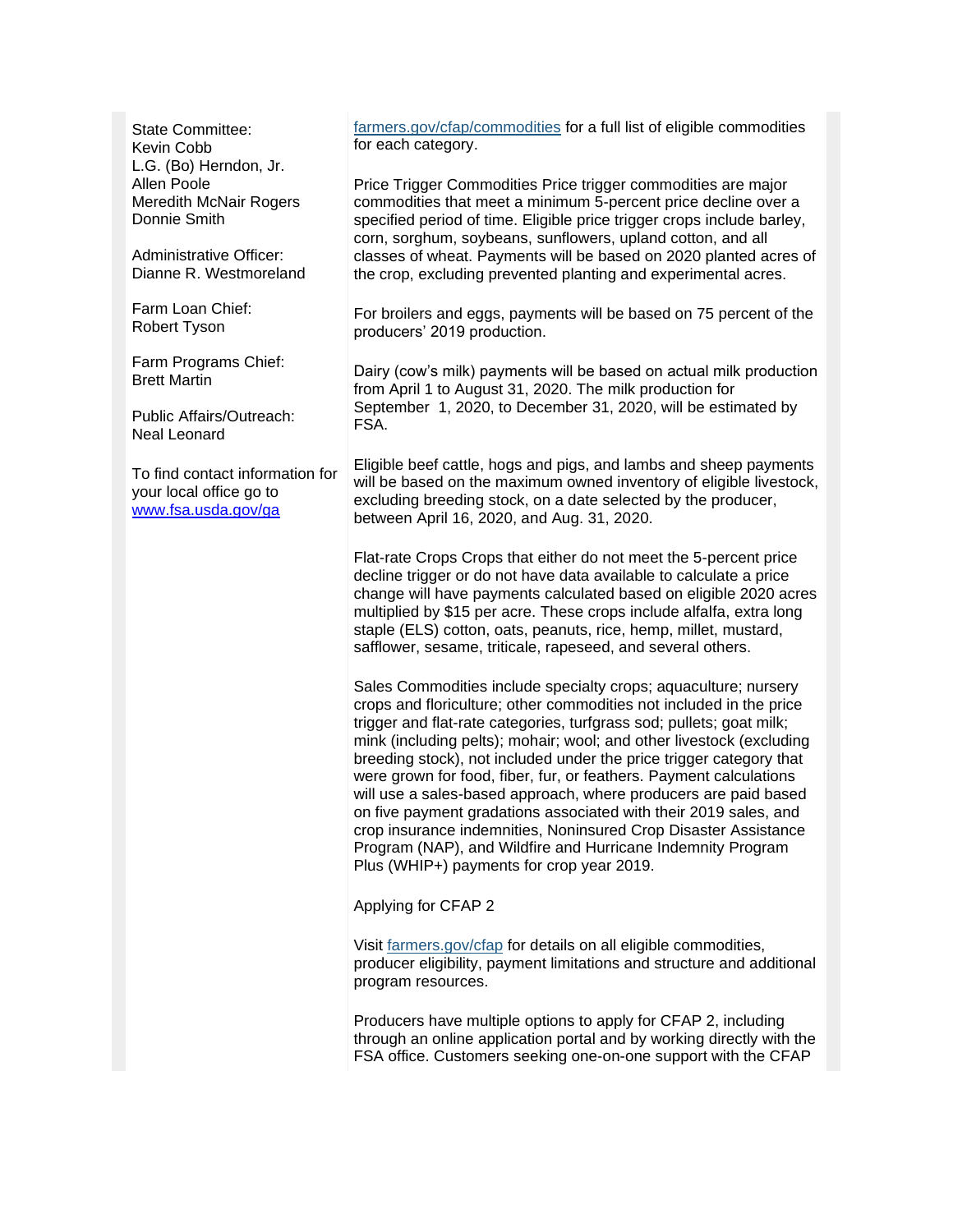2 application process can call 877-508-8364 to speak directly with a USDA employee ready to offer assistance.

Additional CFAP Payments for Beef and Row-Crop Producers

The Consolidated Appropriations Act, 2021, authorizes an increase in CFAP 1 payment rates for cattle. Cattle producers with approved CFAP 1 applications will automatically receive these payments and do not need to submit a new application since payments are based on previously approved CFAP 1 applications. Producers may be asked for additional information depending on how they filed the original application. Information on the additional payment rates for cattle can be found on farmers.gov/cfap.

This act also authorized additional CFAP assistance of \$20 per acre for producers of eligible CFAP 2 flat-rate or price trigger commodities. FSA will automatically issue payments to eligible producers based on the eligible acres included on their CFAP 2 applications. Eligible producers do not need to submit a new CFAP 2 application.

Additional CFAP Actions FSA has also begun payment processing applications filed as part of the CFAP Additional Assistance program in the following categories:

- Applications filed for pullets and turfgrass sod;
- A formula correction for row-crop producer applications to allow producers with a non-Actual Production History (APH) insurance policy to use 100% of the 2019 Agriculture Risk Coverage-County Option (ARC-CO) benchmark yield in the calculation; and
- Sales commodity applications revised to include insurance indemnities, Noninsured Crop Disaster Assistance Program payments, and Wildfire and Hurricane Indemnity Program Plus payments.

Additional payments for swine producers and contract growers under CFAP Additional Assistance remain on hold and are likely to require modifications to the regulation as part of the broader evaluation and future assistance; however, FSA will continue to accept applications from interested producers.

## <span id="page-2-0"></span>**After Identifying Gaps in Previous Aid, USDA Announces 'Pandemic Assistance for Producers' to Distribute Resources More Equitably**

Agriculture Secretary Tom Vilsack announced that USDA is establishing new programs and efforts to bring financial assistance to farmers, ranchers and producers who felt the impact of COVID-19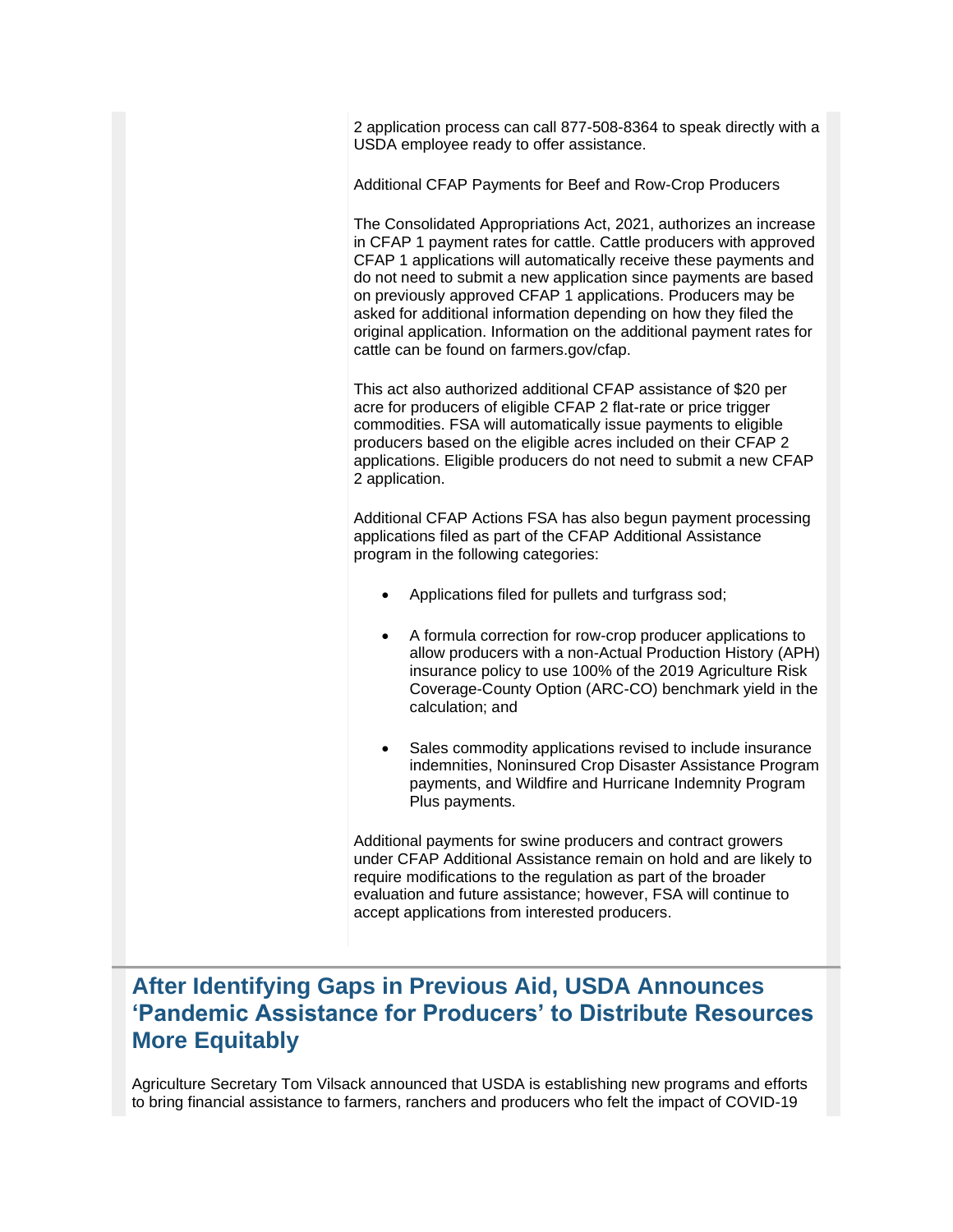market disruptions. The new initiative—**USDA Pandemic Assistance for Producers**—will reach a broader set of producers than in previous COVID-19 aid programs.

USDA is dedicating at least \$6 billion toward the new programs. The Department will also develop rules for new programs that will put a greater emphasis on outreach to small and socially disadvantaged producers, specialty crop and organic producers, timber harvesters, as well as provide support for the food supply chain and producers of renewable fuel, among others. Existing programs like the Coronavirus Food Assistance Program (CFAP) will fall within the new initiative and, where statutory authority allows, will be refined to better address the needs of producers.

**USDA Pandemic Assistance for Producers** was needed, said Vilsack, after a review of previous COVID-19 assistance programs targeting farmers identified a number of gaps and disparities in how assistance was distributed as well as inadequate outreach to underserved producers and smaller and medium operations.

USDA will reopen sign-up for CFAP 2 for at least 60 days beginning on April 5, 2021. The USDA Farm Service Agency (FSA) has committed at least \$2.5 million to improve outreach for CFAP 2 and will establish partnerships with organizations with strong connections to socially disadvantaged communities to ensure they are informed and aware of the application process.

### **USDA Pandemic Assistance for Producers – 4 Parts**

#### *Part 1: Investing \$6 Billion to Expand Help & Assistance to More Producers*

USDA will dedicate at least \$6 billion to develop a number of new programs or modify existing proposals using discretionary funding from the Consolidated Appropriations Act and other coronavirus funding that went unspent by the previous administration.

#### *Part 2: Adding \$500 Million of New Funding to Existing Programs*

USDA expects to begin investing approximately \$500 million in expedited assistance through several existing programs this spring, with most by April 30.

#### *Part 3: Carrying Out Formula Payments under CFAP 1, CFAP 2, CFAP AA*

The Consolidated Appropriations Act, 2021, enacted December 2020 requires FSA to make certain payments to producers according to a mandated formula. USDA is now expediting these provisions because there is no discretion involved in interpreting such directives, they are self-enacting.

- An increase in CFAP 1 payment rates for cattle. Cattle producers with approved CFAP 1 applications will automatically receive these payments beginning in April. Information on the additional payment rates for cattle can be found on [farmers.gov/cfap.](https://www.farmers.gov/cfap?utm_medium=email&utm_source=govdelivery) Eligible producers do not need to submit new applications, since payments are based on previously approved CFAP 1 application. USDA estimates additional payments of more than \$1.1 billion to more than 410,000 producers, according to the mandated formula.
- Additional CFAP assistance of \$20 per acre for producers of eligible crops identified as CFAP 2 flat-rate or price-trigger crops beginning in April. This includes alfalfa, corn, cotton, hemp, peanuts, rice, sorghum, soybeans, sugar beets and wheat, among other crops. FSA will automatically issue payments to eligible price trigger and flat-rate crop producers based on the eligible acres included on their CFAP 2 applications. Eligible producers do not need to submit a new CFAP 2 application. For a list of all eligible row-crops, visit [farmers.gov/cfap.](https://www.farmers.gov/cfap?utm_medium=email&utm_source=govdelivery) USDA estimates additional payments of more than \$4.5 billion to more than 560,000 producers, according to the mandated formula.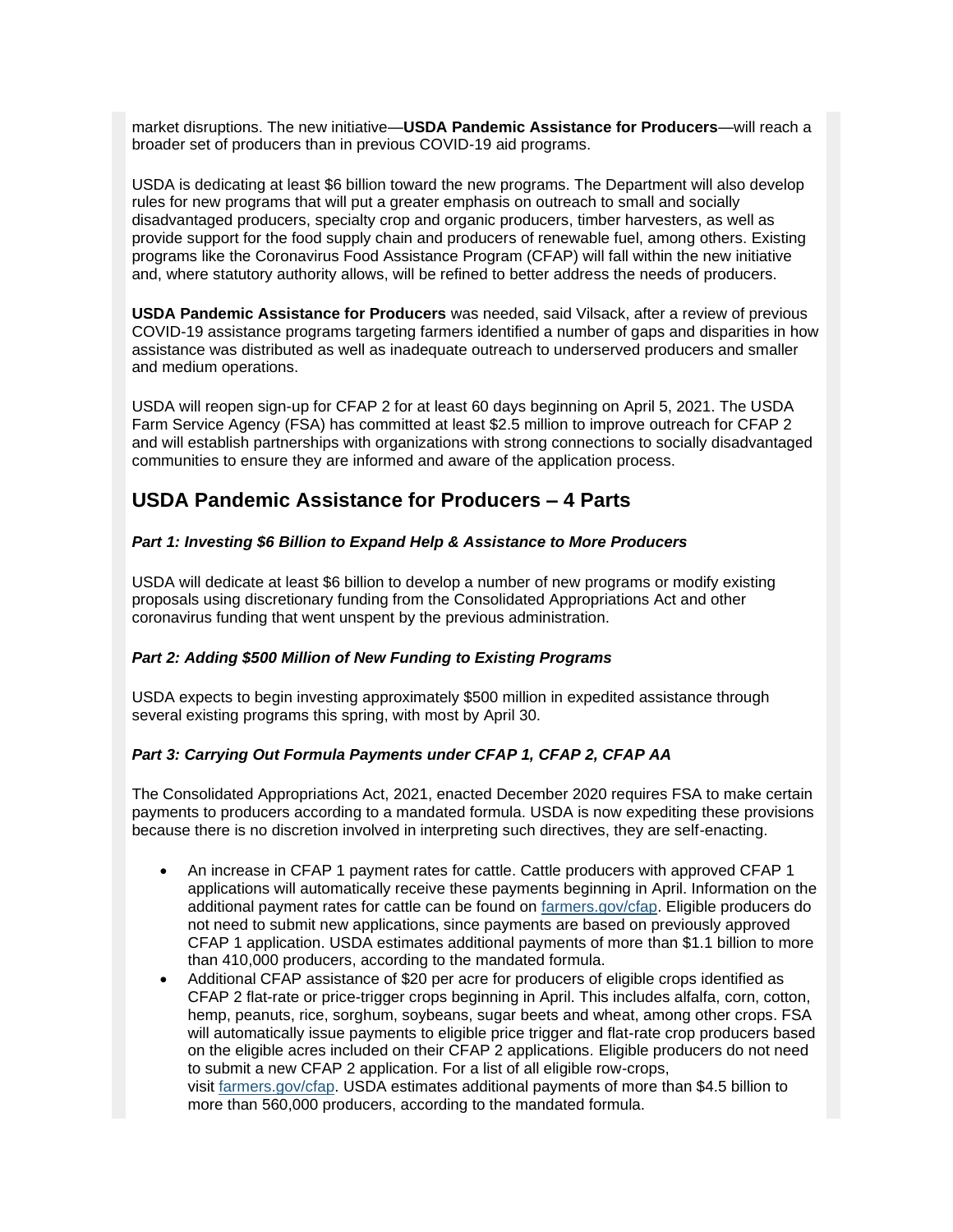- USDA will finalize routine decisions and minor formula adjustments on applications and begin processing payments for certain applications filed as part of the CFAP Additional Assistance program in the following categories:
	- o Applications filed for pullets and turfgrass sod;
	- $\circ$  A formula correction for row-crop producer applications to allow producers with a non-Actual Production History (APH) insurance policy to use 100% of the 2019 Agriculture Risk Coverage-County Option (ARC-CO) benchmark yield in the calculation;
	- $\circ$  Sales commodity applications revised to include insurance indemnities, Noninsured Crop Disaster Assistance Program payments, and Wildfire and Hurricane Indemnity Program Plus payments, as required by statute; and
	- o Additional payments for swine producers and contract growers under CFAP Additional Assistance remain on hold and are likely to require modifications to the regulation as part of the broader evaluation and future assistance; however, FSA will continue to accept applications from interested producers.

#### *Part 4: Reopening CFAP 2 Sign-Up to Improve Access & Outreach to Underserved Producers*

As noted above, USDA will re-open sign-up for of CFAP 2 for at least 60 days beginning on April 5, 2021.

• FSA has committed at least \$2.5 million to establish partnerships and direct outreach efforts intended to improve outreach for CFAP 2 and will cooperate with grassroots organizations with strong connections to socially disadvantaged communities to ensure they are informed and aware of the application process.

Please visit [www.farmers.gov](https://www.farmers.gov/?utm_medium=email&utm_source=govdelivery) for additional information and announcements under the **USDA Pandemic Assistance to Producers** initiative, which will help to expand and more equitably distribute financial assistance to producers and farming operations during the COVID-19 national emergency.

## <span id="page-4-0"></span>**American Rescue Plan Socially Disadvantaged Farmer Debt Payments**

USDA recognizes that socially disadvantaged farmers and ranchers have faced systemic discrimination with cumulative effects that have, among other consequences, led to a substantial loss in the number of socially disadvantaged producers, reduced the amount of farmland they control, and contributed to a cycle of debt that was exacerbated during the COVID-19 pandemic. During the pandemic, socially disadvantaged communities saw a disproportionate amount of COVID-19 infection rates, loss of property, hospitalizations, death, and economic hurt.

To address these systemic challenges, the American Rescue Plan Act of 2021 provides historic debt relief to socially disadvantaged producers including Black/African American, American Indian or Alaskan native, Hispanic or Latino, and Asian American or Pacific Islander.

USDA is now reviewing and working to gather feedback to implement the Act, and more guidance will be forthcoming for socially disadvantaged borrowers with direct or guaranteed farm loans as well as Farm Storage Facility Loans. As information becomes available, it will be provided directly to socially disadvantaged borrowers and stakeholder groups representing socially disadvantaged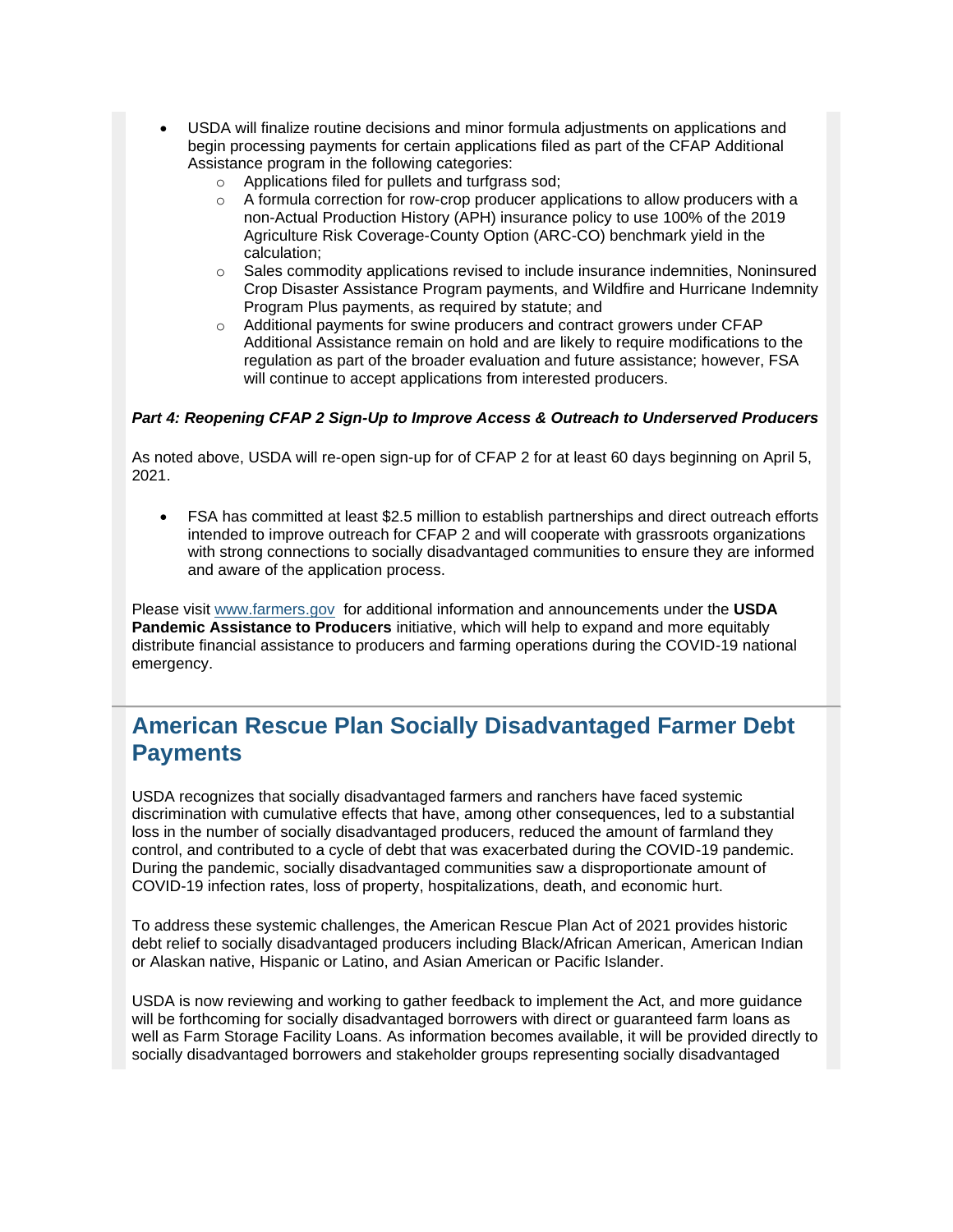producers, posted here on farmers.gov, and shared through our social media channels, email newsletters, and the media.

#### *Who qualifies for this debt relief?*

Any socially disadvantaged borrower with direct or guaranteed farm loans as well as Farm Storage Facility Loans qualifies. The American Rescue Plan Act uses the 2501 definition of socially disadvantaged, which includes Black/African American, American Indian or Alaskan native, Hispanic or Latino, and Asian American or Pacific Islander. Gender is not a criterion in and of itself, but of course women are included in these categories.

#### *I qualify as socially disadvantaged under the American Rescue Plan definition, but I am not late on my payments. Do I still qualify?*

Yes. Any socially disadvantaged borrower with direct or guaranteed farm loans as well as Farm Storage Facility Loans qualifies.

#### *When will qualified borrowers begin to see a loan pay-off or other payment in response to the American Rescue Plan?*

USDA is now reviewing and working to gather feedback to implement the Act, and more guidance will be forthcoming for socially disadvantaged borrowers with direct or guaranteed farm loans as well as Farm Storage Facility Loans. For borrowers in arrears, the moratorium established on January 26th to stop all debt collections, foreclosures and evictions for all borrowers, including socially disadvantaged producers, remains in effect.

Producers who have worked with USDA's Farm Service Agency previously may have their ethnicity and race on file. A borrower, including those with guaranteed loans, can contact their local their local USDA Service Center to verify, update or submit a new ethnicity and race designation using the AD-2047. Find your nearest service center at [farmers.gov/service-locator.](https://www.farmers.gov/service-center-locator?utm_medium=email&utm_source=govdelivery)

To learn more about USDA's work to implement the American Rescue Plan Act of 2021, visit [www.usda.gov/arp.](https://www.usda.gov/arp?utm_medium=email&utm_source=govdelivery)

## <span id="page-5-0"></span>**Heirs' Property Landowners**

USDA recently launched a new website for producers to find information on heirs' property.

Heirs' property is family owned land that is jointly owned by descendants of a deceased person whose estate did not clear probate. The descendants, or heirs, have the right to use the property, but they do not have a clear or marketable title to the property since the estate issues remain unresolved.

The 2018 Farm Bill authorized alternative documentation for heirs' property operators to establish a farm number. A farm number is required to be eligible for many different USDA programs, including lending, disaster relief programs, and participation in county committees.

For more information visit [farmers.gov/manage/HeirsPropertyLandowners.](https://www.farmers.gov/manage/HeirsPropertyLandowners?utm_medium=email&utm_source=govdelivery)

#### **Additional USDA Programs and Services**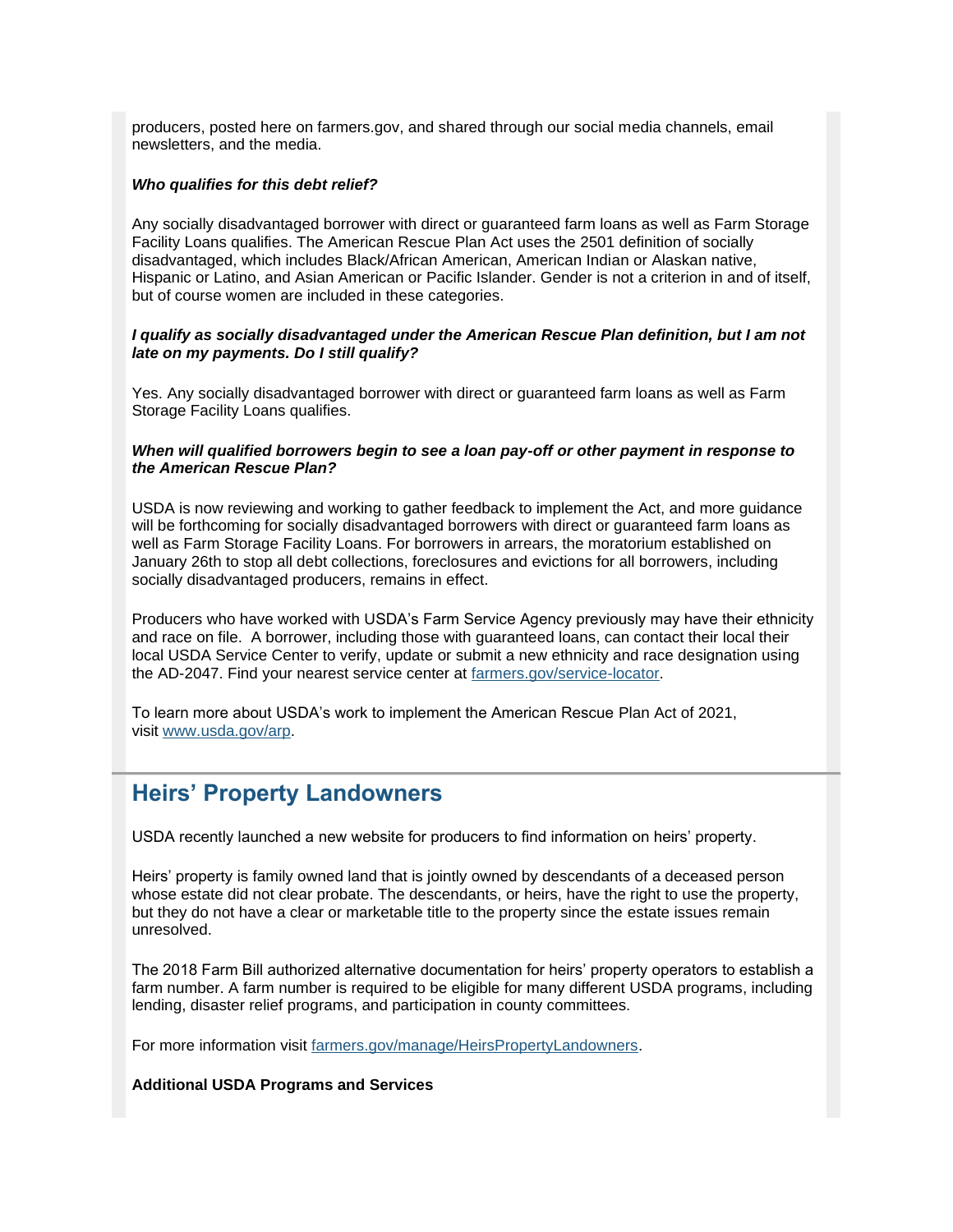USDA offers a variety of farm loan, risk management, disaster assistance, and conservation programs to support farmers, including heirs' property landowners once they have a farm number.

USDA also has several special provisions and resources for heirs' property landowners, including:

- Targeted funding through farm loans
- Crop insurance benefits
- Conservation program benefits

## <span id="page-6-0"></span>**USDA Reminds Producers to Complete Crop Acreage Reports**

The USDA Farm Service Agency (FSA) reminds agricultural producers in Georgia counties to complete [crop acreage reports](https://www.farmers.gov/crop-acreage-reports?utm_medium=email&utm_source=govdelivery) by the final acreage reporting date.

The following acreage reporting dates are applicable for Georgia Counties:

| May 15, 2021       | Sweet Corn (planted 8/26-5/15), Tobacco, |
|--------------------|------------------------------------------|
|                    | Tomatoes (planted 8/16-4/5)              |
| July 15, 2021      | All other crops, Perennial Forage        |
| August 15, 2021    | Tomatoes (planted 7/1-8/15), Hemp        |
| September 15, 2021 | Sweet Corn (planted 7/15-8/25)           |
| October 15, 2021   | Cabbage (planted 7/16-9/30)              |
| November 15, 2021  | Onions (planted 9/20-10/20)              |

To complete your acreage report, please call the Name County FSA office to schedule an appointment. FSA can work with producers to file timely acreage reports by phone, email, online tools and virtual meetings as well as by appointment in person.

#### OR

To complete your acreage report, please call your county FSA office to schedule an appointment. FSA can work with producers to file timely acreage reports by phone, email, online tools and virtual meetings.

The county FSA offices provided/will provide maps to producers along with instructions for completing and returning the maps through either mail or email. After planting is complete, producers must return the signed form certifying their acreage report to the FSA office through mail or email.

The following exception applies to acreage reporting dates: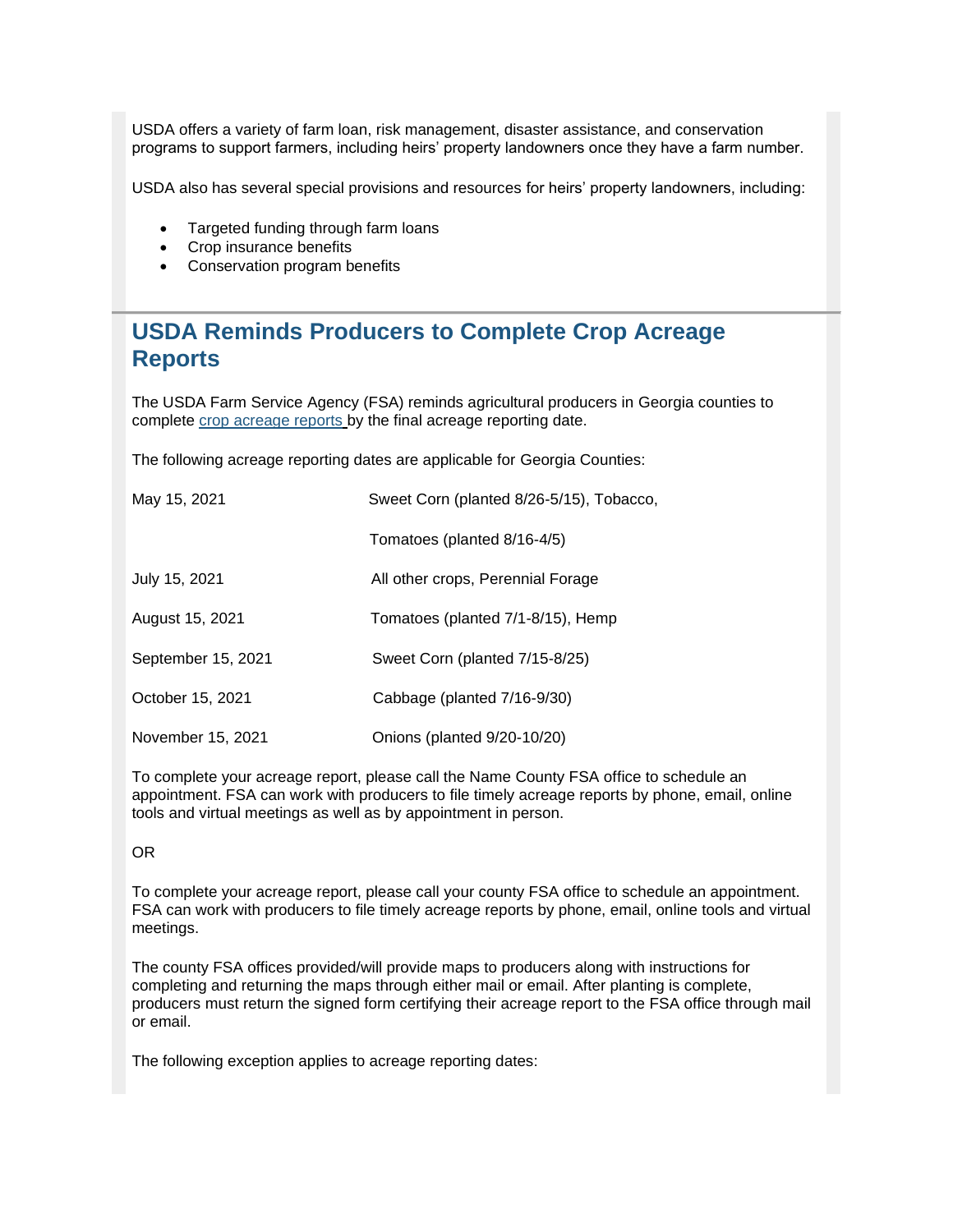- If the crop has not been planted by the acreage reporting date, the acreage must be reported no later than 15 calendar days after planting is completed.**Fruit and Vegetable Noninsured Crop Disaster Assistance Program (NAP) policyholders should note that the acreage reporting date for NAP covered crops is 15 days after the designated final planting date for the specific zone.**
- **Perennial Forage Noninsured Crop Disaster Assistance Program (NAP) policyholders should note that the acreage reporting date for perennial forage is 15 calendar days before the onset of harvest or grazing of the specific crop being reported.**

For questions, please call your local County FSA office.

## <span id="page-7-0"></span>**FSA Implements Set-Aside Loan Provision for Customers Impacted by COVID-19**

*Set-Aside Delays Loan Payments for Borrowers*

USDA's Farm Service Agency (FSA) will broaden the use of the Disaster Set-Aside (DSA) loan provision, normally used in the wake of natural disasters, to allow farmers with USDA farm loans who are affected by COVID-19, and are determined eligible, to have their next payment set aside. In some cases, FSA may also set aside a second payment for farmers who have already had one payment set aside because of a prior designated disaster.

FSA direct loan borrowers will receive a letter with the details of the expanded Disaster Set-Aside authorities, which includes the possible set-aside of annual operating loans, as well as explanations of the additional loan servicing options that are available. To discuss or request a loan payment Set-Aside, borrowers should call or email the farm loan staff at their local FSA county office.

The set-aside payment's due date is moved to the final maturity date of the loan or extended up to twelve months in the case of an annual operating loan. Any principal set-aside will continue to accrue interest until it is repaid. This aims to improve the borrower's cashflow in the current production cycle.

FSA previously announced it was relaxing the loan-making process and adding flexibilities for servicing direct and guaranteed loans to provide credit to producers in need. Direct loan applicants and borrowers are encouraged to contact their local FSA county office to discuss loan making and servicing flexibilities and other needs or concerns. Customers participating in FSA's guaranteed loan programs are encouraged to contact their lender. Information on these flexibilities, and office contact information, can be found on [farmers.gov/coronavirus.](http://www.farmers.gov/coronavirus?utm_medium=email&utm_source=govdelivery)

FSA will be accepting most forms and applications by facsimile or electronic signature. Some services are also available online to customers with an eAuth account, which provides access to the [farmers.gov](http://www.farmers.gov/?utm_medium=email&utm_source=govdelivery) portal where producers can view USDA farm loan information and certain program applications and payments. Customers can track payments, report completed practices, request conservation assistance and electronically sign documents. Customers who do not already have an eAuth account can enroll at [farmers.gov/sign-in.](https://www.farmers.gov/sign-in?utm_medium=email&utm_source=govdelivery)

## <span id="page-7-1"></span>**Actively Engaged Provisions for Non-Family Joint Operations or Entities**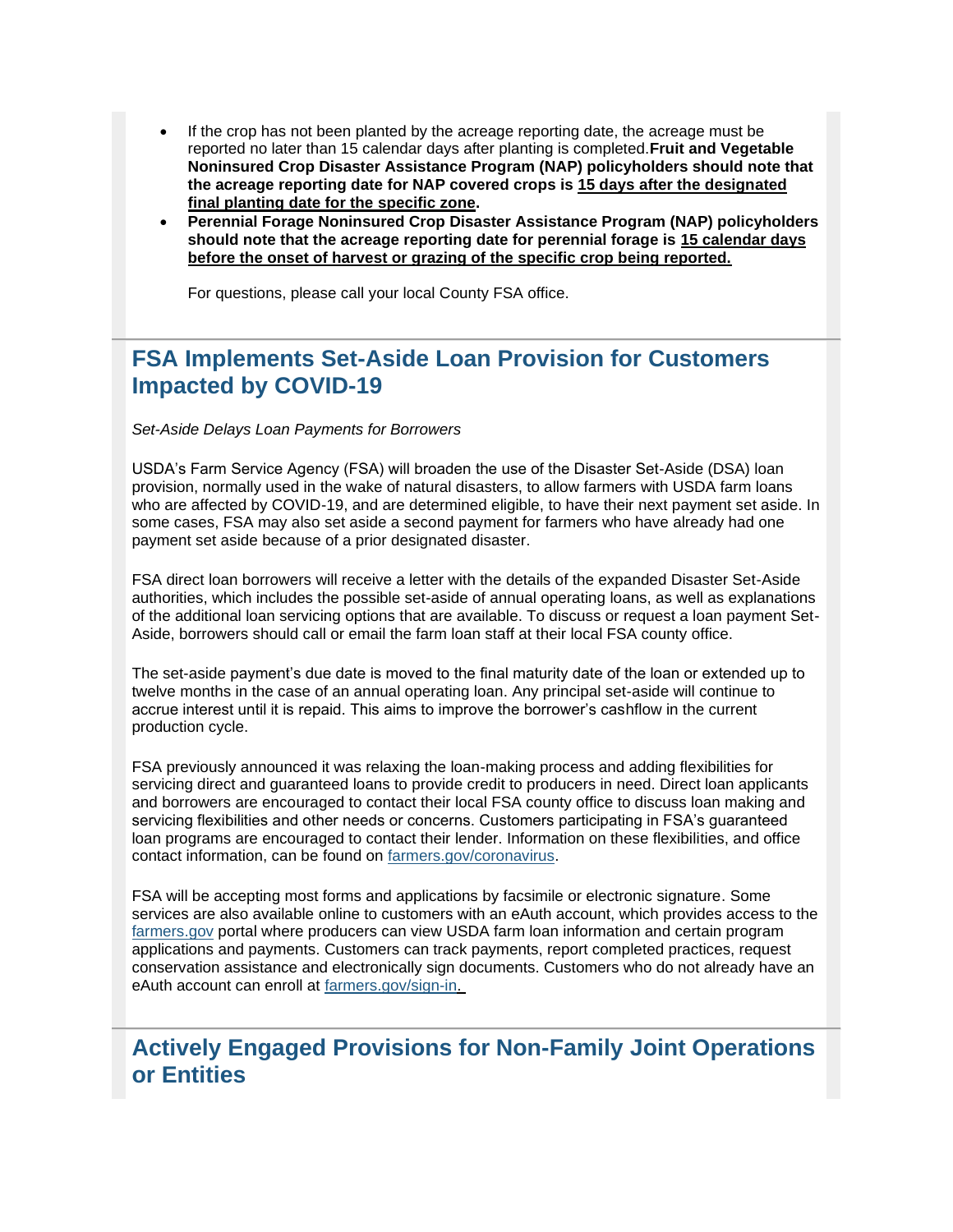Many Farm Service Agency (FSA) programs require all program participants, either individuals or legal entities, to be "actively engaged in farming." This means participants provide a significant contribution to the farming operation, whether it is capital, land, equipment, active personal labor and/or management. For entities, each partner, stockholder or member with an ownership interest, must contribute active personal labor and/or management to the operation on a regular basis that is identifiable and documentable as well as separate and distinct from contributions of any other member. Members of joint operations must have a share of the profits or losses from the farming operation commensurate with the member's contributions to the operation and must make contributions to the farming operation that are at risk for a loss, with the level of risk being commensurate with the member's claimed share on the farming operation.

Joint operations comprised of non-family members or partners, stockholders or persons with an ownership in the farming operation must meet additional payment eligibility provisions. Joint operations comprised of family members are exempt from these additional requirements. For 2016 and subsequent crop years, non-family joint operations can have one member that may use a significant contribution of active personal management exclusively to meet the requirements to be determined "actively engaged in farming." The person or member will be defined as the farm manager for the purposes of administering these management provisions.

Non-family joint operations may request to add up to two additional managers for their farming operation based on the size and/or complexity of the operation. If additional farm managers are requested and approved, all members who contribute management are required to complete form CCC-902MR, *Management Activity Record*. The farm manager should use the form to record management activities including capital, labor and agronomics, which includes crop selection, planting decisions, acquisition of inputs, crop management and marketing decisions. One form should be used for each month and the farm manager should enter the number of hours of time spent for each activity under the date of the month the actions were completed. The farm manager must also document if each management activity was completed on the farm or remotely.

The records and supporting business documentation must be maintained and timely made available for review by the appropriate FSA reviewing authority, if requested.

If the farm manager fails to meet these requirements, their contribution of active personal management to the farming operation for payment eligibility purposes will be disregarded and their payment eligibility status will be re-determined for the applicable program year.

In some instances, additional persons or members of a non-family member joint operation who meet the definition of farm manager may also be allowed to use such a contribution of active personal management to meet the eligibility requirements. However, under no circumstances may the number of farm managers in a non-family joint operation exceed a total of three in any given crop and program year.

## <span id="page-8-0"></span>**Filing CCC-941 Adjusted Gross Income (AGI) Certifications**

If you have experienced delays in receiving Agriculture Risk Coverage (ARC) and Price Loss Coverage (PLC) payments, Loan Deficiency Payments (LDPs) and Market Gains on Marketing Assistance Loans (MALs), it may be because you have not filed form CCC-941, *Adjusted Gross Income Certification*.

If you don't have a valid CCC-941 on file for the applicable crop year you will not receive payments. All farm operator/tenants/owners who have not filed a CCC-941 and have pending payments should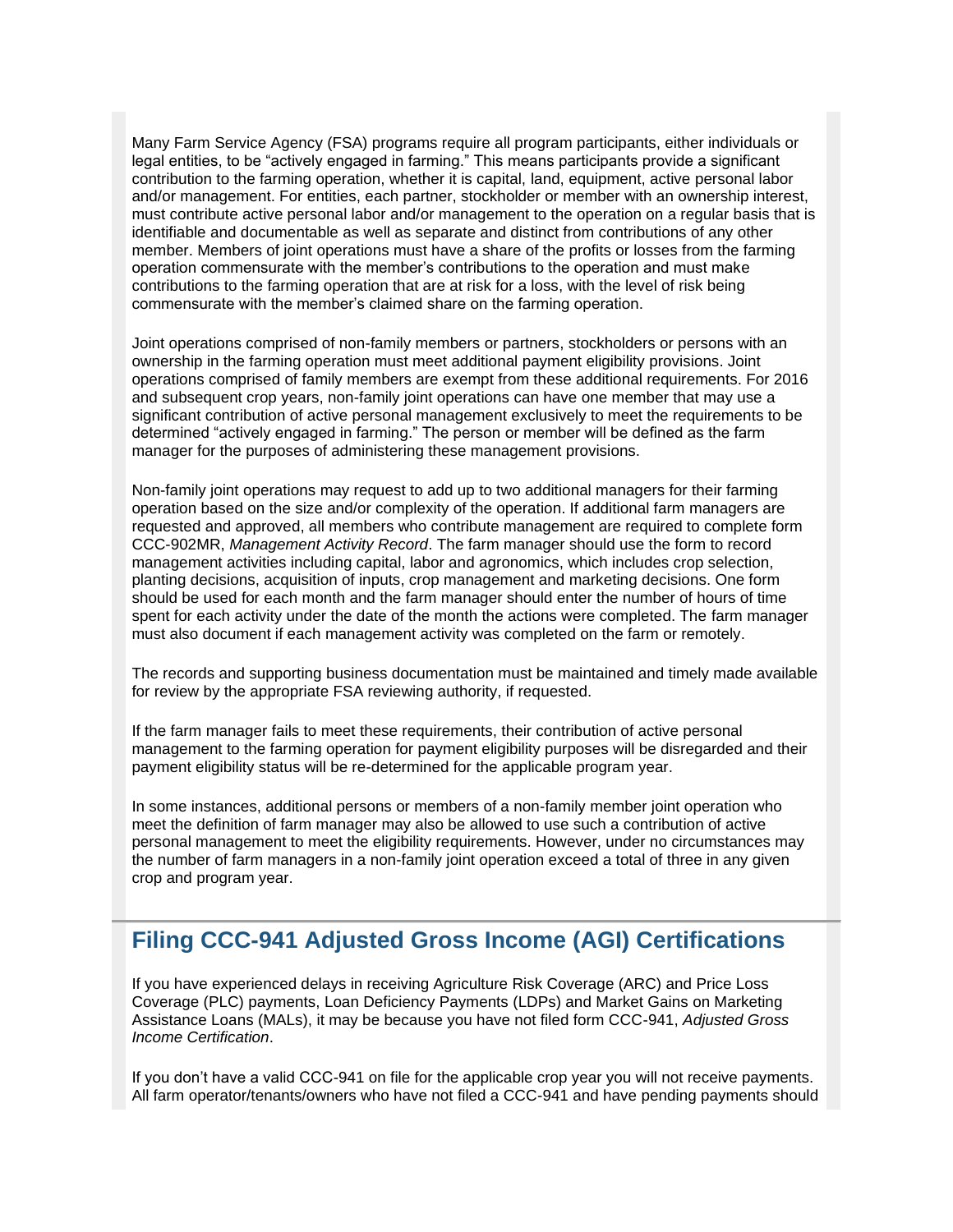IMMEDIATELY file the form with their recording county FSA office. Farm operators and tenants are encouraged to ensure that their landowners have filed the form.

FSA can accept the CCC-941 for 2018, 2019, 2020 and 2021. Unlike the past, you must have the CCC-941 certifying your AGI compliance before any payments can be issued.

### <span id="page-9-0"></span>**Making Farm Reconstitutions**

When changes in farm ownership or operation take place, a farm *reconstitution* is necessary. The reconstitution — or recon — is the process of combining or dividing farms or tracts of land based on the farming operation.

To be effective for the current Fiscal Year (FY), farm combinations and farm divisions must be requested by **August 1 of the FY** for farms subject to the Agriculture Risk Coverage (ARC) and Price Loss Coverage (PLC) program. A reconstitution is considered to be requested when all of the required signatures are on FSA-155 and all other applicable documentation, such as proof of ownership, is submitted.

Total Conservation Reserve Program (CRP) and non-ARC/PLC farms may be reconstituted at any time.

The following are the different methods used when doing a farm recon:

- **Estate Method** the division of bases, allotments and quotas for a parent farm among heirs in settling an estate
- **Designation of Landowner Method** may be used when (1) part of a farm is sold or ownership is transferred; (2) an entire farm is sold to two or more persons; (3) farm ownership is transferred to two or more persons; (4) part of a tract is sold or ownership is transferred; (5) a tract is sold to two or more persons; or (6) tract ownership is transferred to two or more persons. In order to use this method, the land sold must have been owned for at least three years, or a waiver granted, and the buyer and seller must sign a Memorandum of Understanding
- **DCP Cropland Method** the division of bases in the same proportion that the DCP cropland for each resulting tract relates to the DCP cropland on the parent tract
- **Default Method** the division of bases for a parent farm with each tract maintaining the bases attributed to the tract level when the reconstitution is initiated in the system.

For questions on your farm reconstitution, contact your local County USDA Service Center.

## <span id="page-9-1"></span>**USDA Announces Streamlined Guaranteed Loans and Additional Lender Category for Small-Scale Operators**

*Options Help More Beginning, Small and Urban Producers Gain Access to Credit*

Producers can apply for a streamlined version of USDA guaranteed loans, which are tailored for smaller scale farms and urban producers EZ Guarantee Loans use a simplified application process